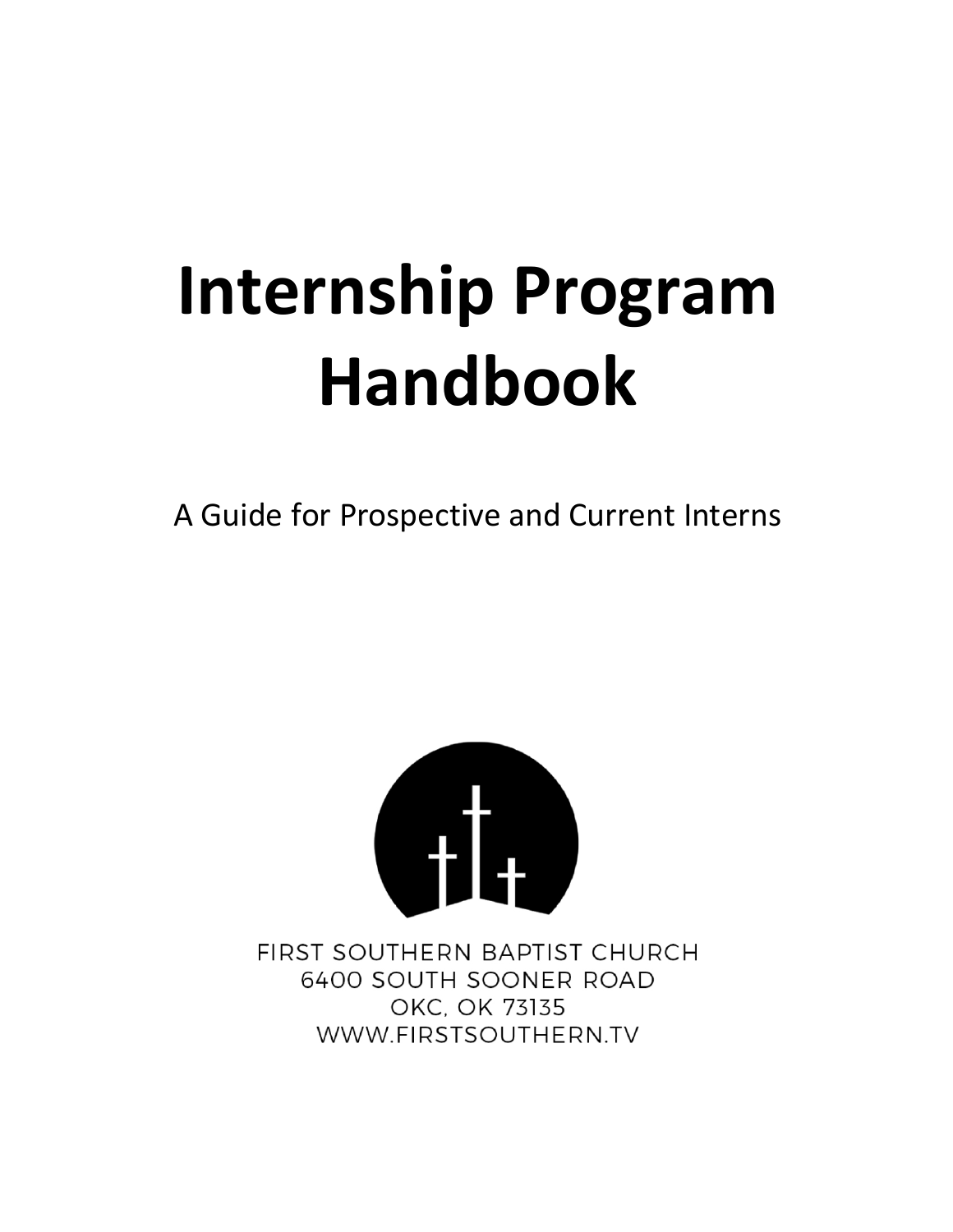# **Contents**

#### **Welcome**

#### **Introduction**

#### **Program Philosophy**

- 1.0 Vision
- 1.1 Values
- 1.2 Benefits of the Program
- 1.3 Eligibility
- 1.4 General Expectations

#### **Employment**

- 2.0 Employment Status
- 2.1 Compensation Policy

#### **Internship Opportunities**

- 3.0 Internship Descriptions
- 3.1 Internship Semesters and Durations
- 3.2 Internship Time Requirement

#### **Program Staff**

- 4.0 Pastoral Team
- 4.1 Internship Program Director
- 4.2 Supervisor

#### **Applying for the Program**

- 5.0 Application Materials
- 5.1 Application Deadline
- 5.2 Application Review Process
- 5.3 Internship Invitation

#### **During the Internship**

- 6.0 Orientation
- 6.1 Learning Contract
- 6.2 Workspace
- 6.3 Coaching
- 6.4 Training
- 6.5 Staff Interaction
- 6.6 Hours Worked
- 6.7 Attendance
- 6.8 Evaluation/Exit Interview/Program Debrief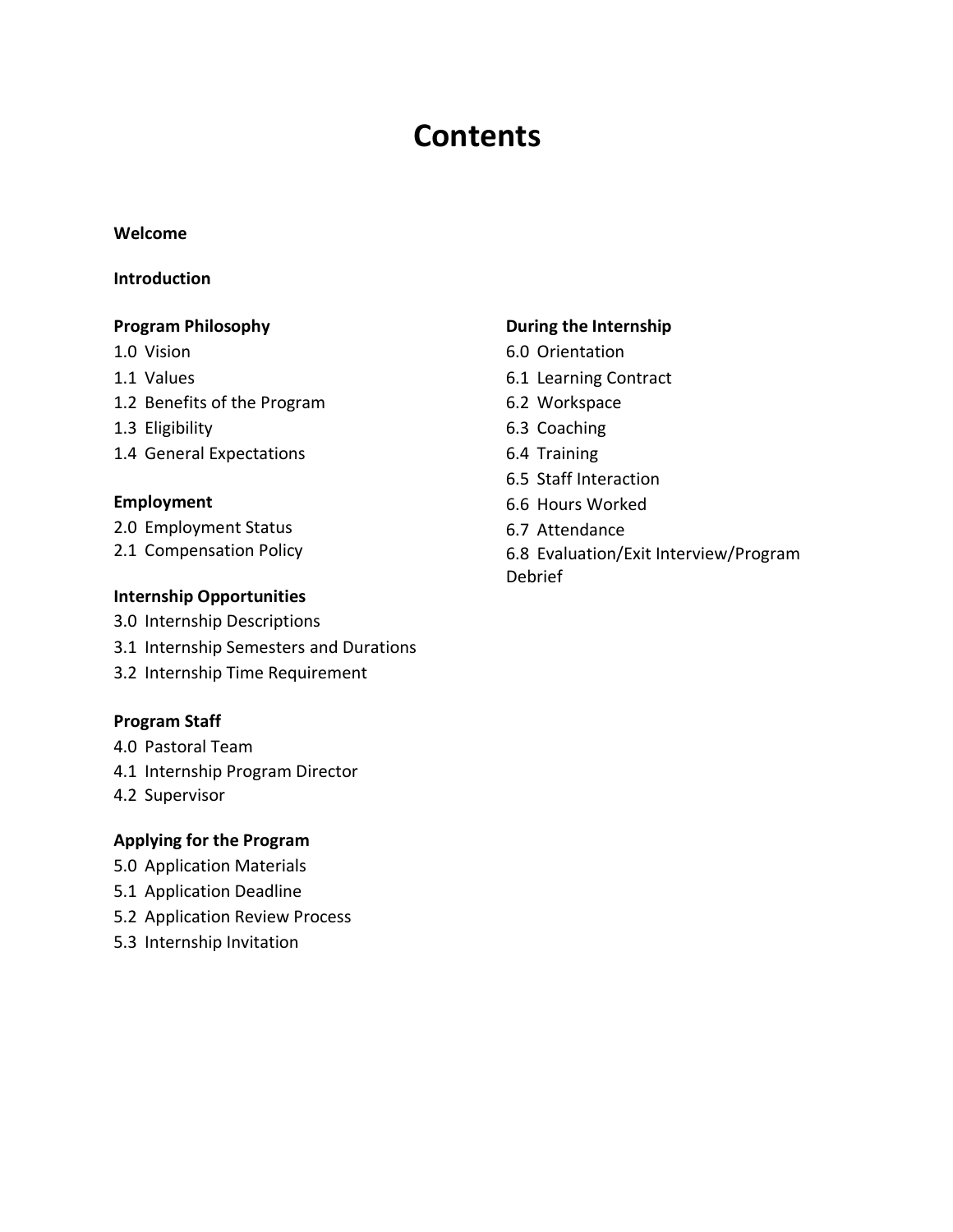

#### **Welcome**

Welcome to First Southern Baptist Church's (FSBC) Internship Program ("Program").Whether you are a prospective or current intern, our prayer is that God will richly bless your ministry as you serve others in His name.

#### **Introduction**

This Internship Program Handbook is meant to be an introduction to the Program and to communicate the philosophy, policies, and procedures associated with it. Thishandbook is intended to provide supplementary information that specifically appliesto the Program and is not intended to be exhaustive in its scope.

#### **Program Philosophy**

# **1.0 Vision**

Our vision is to develop and train future church leaders; helping participants to develop their character, calling, and competency as they participate in the mission ofFirst Southern Baptist Church. All internships are designed to bring the intern and others into a deeper, more intimate relationship with Jesus.

The goal of the Program is to provide a place of training and times of personal encounter to help cultivate one's passion for Christ and to serve His people in ministry. This involves practical teachings, event coordination, program development,and accountability, as well as outreach in local schools and the community. This is a time of hands-on ministry, theological education and training, and personal reflectionwhere you'll be treated as a staff member and held to the expectations of staff members. You won't be treated like an "intern." You'll be viewed as a vital part of our staff team.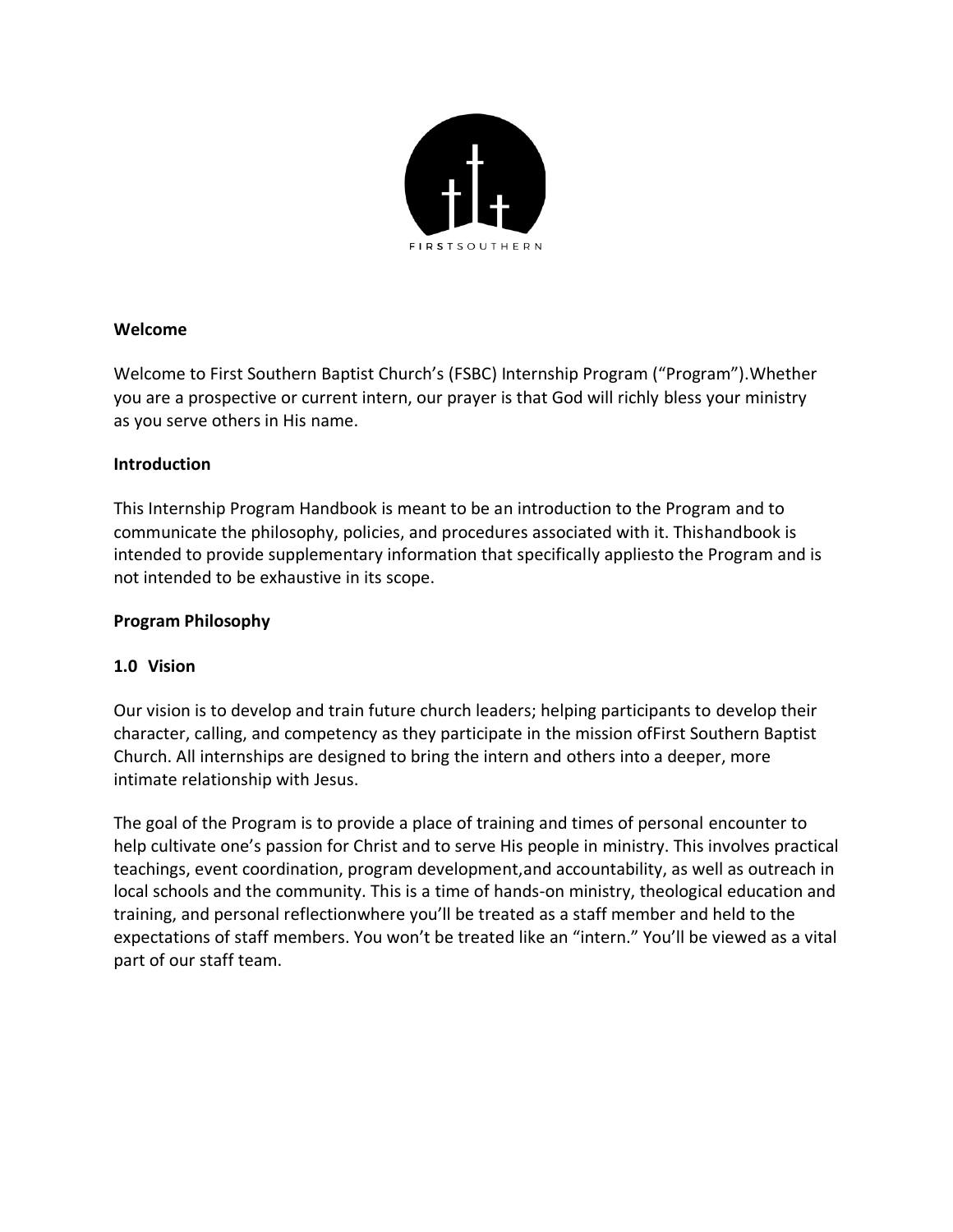#### **1.1 Values**

The development of interns will take priority over their utilization. The Program is for their benefit, not to benefit First Southern Baptist Church. We are more concerned with how interns will grow through their experiences than in what they can do for FirstSouthern ministries.

Although the Program does include reading, writing, and personal reflection, interns will have the opportunity to develop their leadership skills and discover their gifts andpassions within community, on teams, and in proximity to leaders.

While interns will serve primarily in one ministry area, they will be exposed to a broadrange of ministries and experiences.

#### **1.2 Benefits of the Program**

- Valuable ministry experience and leadership training.
- Greater presence and responsibility in a First Southern ministry.
- Strengthen one's resume as you pursue vocational ministry.
- May fulfill some educational requirements.
- Hands-on ministry experience with a specialization.
- Opportunity to exercise spiritual leadership in a new context.
- Working in a team environment with a successful church leadership staff.
- Training in theological study, spiritual leadership, and logistical planning.
- Development of life-long relationships while doing life-changing ministry.
- Immersion into the First Southern church leadership and culture.

#### **1.3 General Eligibility Requirements**

- Must be an adult and graduated from high school at the time of application.
- Must sense a calling to vocational ministry.
- Must be a member of FSBC or a like-minded church and aligned with the doctrinal position of FSBC as reflected by the church website and in the BaptistFaith & Message.
- Must be in the personal practice of exercising spiritual disciplines, e.g.,worship, prayer, Bible study, and giving.
- Interview with Program Director and supervisor as required prior to acceptance.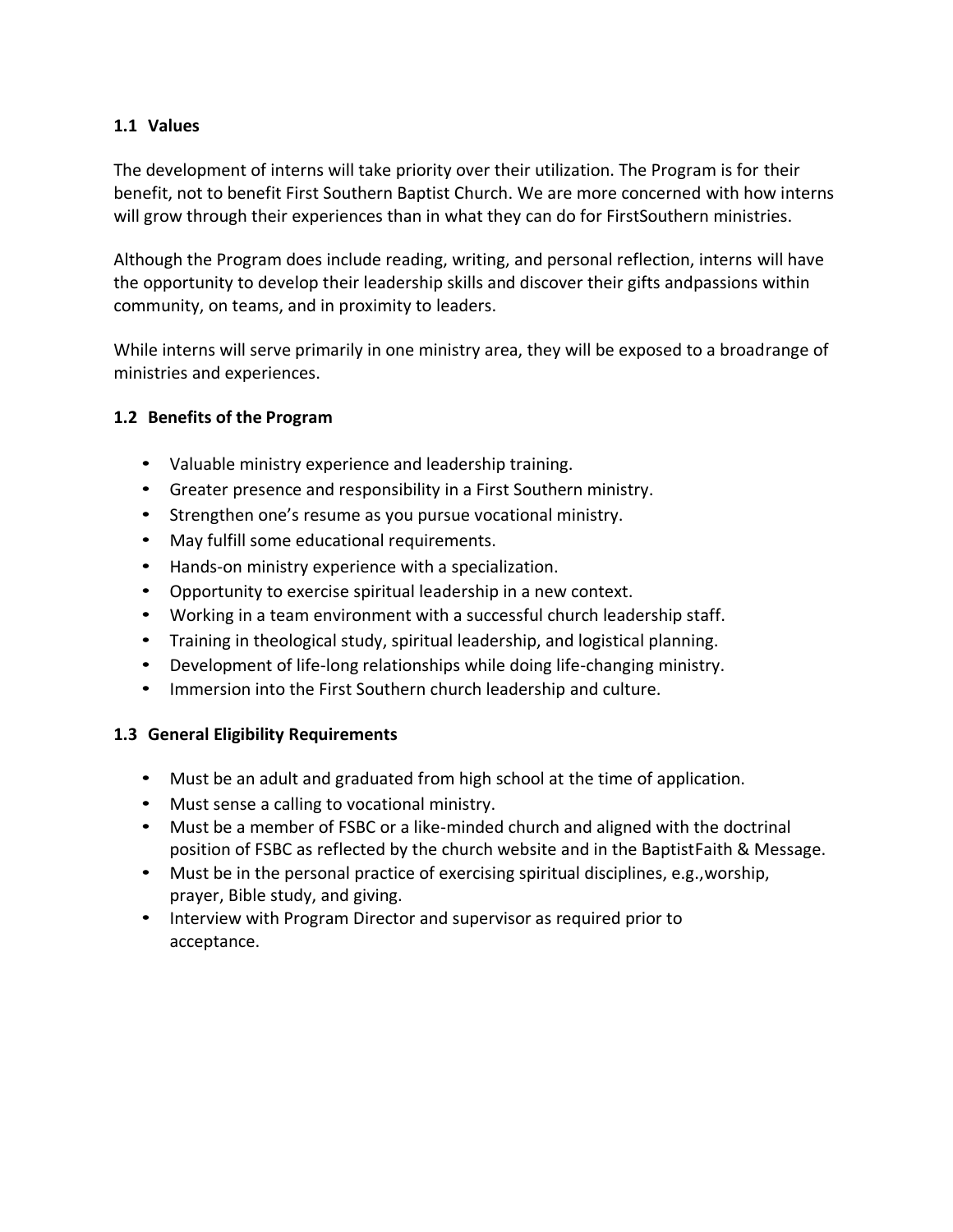#### **1.4 General Expectations**

- Follow-on employment at FSBC should not be expected.
- Salary and housing are not provided, so other employment is a must.
- A computer and transportation are necessary, but not provided.
- Preference will be given to those already engaged and serving at FSBC.
- Be willing to dedicate an average of 8-9 hours a week to the Program, although this time requirement is flexible based upon training goals.
- Those in certain tracks will dedicate more time as needed to meet goals.
- Internship goals, duration, start/stop dates, work schedules, etc., may be adjusted throughout the internship for the benefit of the intern and at the discretion of the supervisor.
- Build an action plan with goals for the internship and steps to fulfill those goals.
- Build a work schedule calendar which includes
	- o Weekly coaching and ministry planning with your supervisor
	- o Any cohort meetings with other interns.
	- o Any supervisor-directed FSBC staff meetings.
	- o Work and ministry activities, projects, schedules, etc.
- Observe and evaluate ministry activities as assigned.
- Be a self-initiator with ideas and tasks.
- Help in multiple areas of ministry.
- Support the ministry with humble prayers, time, and giving.
- Be accountable to your supervisor.
- Complete two reading assignments and be ready to discuss.
- Write a reflection paper about your internship experience.

# **Employment**

#### **2.0 Employment Status**

Interns are classified under volunteer status. As such, interns are not eligible forbenefits.

# **2.1 Compensation Policy**

The internship is unfunded and without compensation of any kind to include housing,housing allowance, food, food allowance, stipend, or honorarium. Therefore, other employment is a must.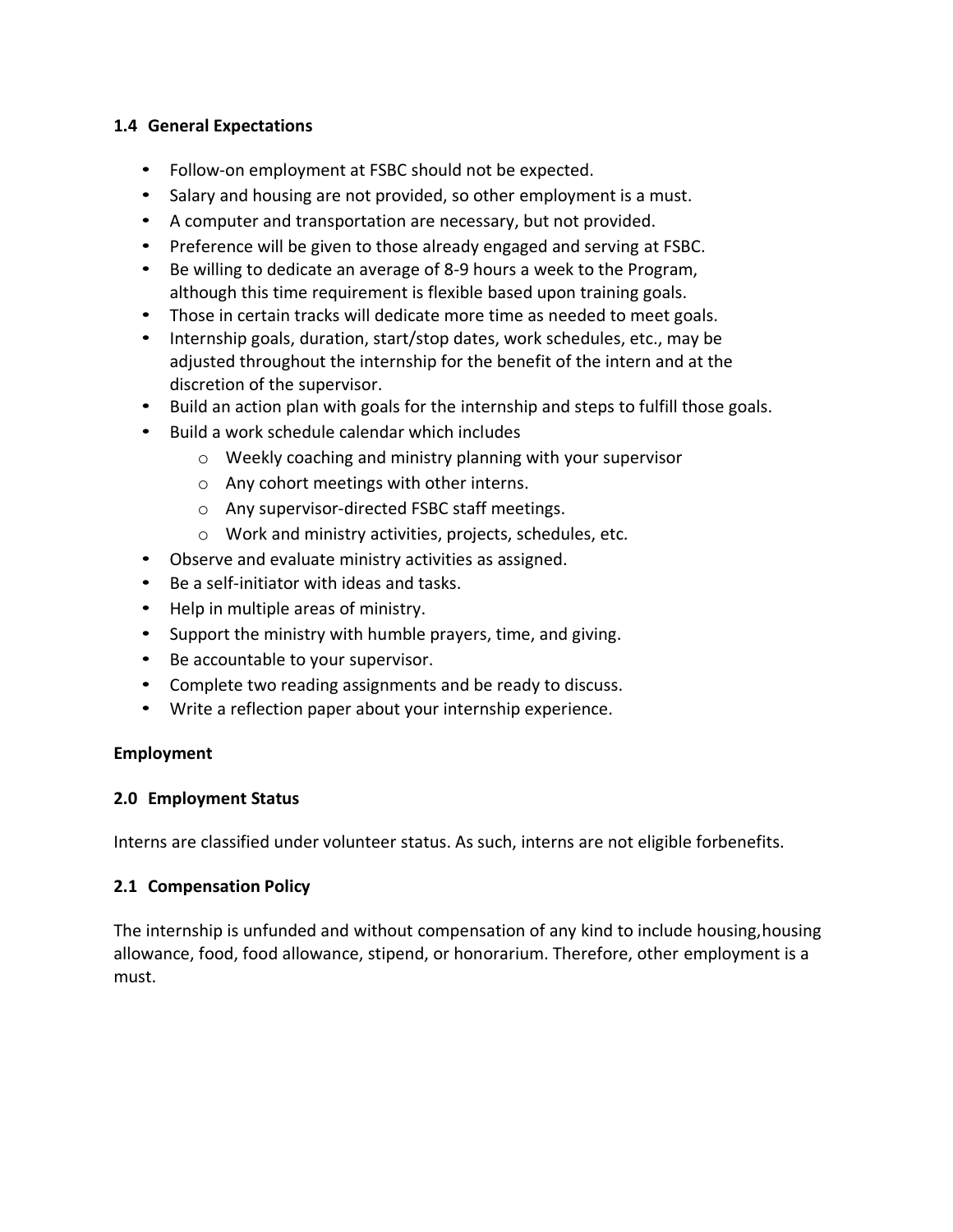#### **Internship Opportunities**

#### **3.0 Internship Descriptions**

Internships are available in most ministries. Once an intern is in the Program, we striveto create an individualized learning plan for each person based on individual gifts and passions. The following internship descriptions include the types of tasks that might be associated with specific ministries. Note that these descriptions are not meant to be comprehensive, but rather are a general explanation of what an intern could be expected to do.

#### **Community Engagement Ministry**

This internship track provides the opportunity for the intern to bring people of every generation together through community activities, fellowship and sports events, missions activities, and local school outreach efforts. The intern can expect to developand exercise leadership skills in the following programs:

- Vacation Bible School
- Upward Sports
- Church-wide fellowship events
- Off-campus conferences, events, and activities.
- Community outreach in colleges, local schools, apartment complexes, etc.
- Community sports events, e.g., volleyball, basketball, horseshoe tournaments

#### **Media Production Ministry**

This internship track provides the opportunity for the intern to communicate the gospel message and promote the kingdom of God throughout the world using printed and electronic media, photography, videography, and graphic design. An intern can generally expect to edit ministry-related brochures and publications; champion social networking engagement; develop his or her own writing skills as well as those of volunteers; and participate in ministry strategy, brainstorming and implementation. The intern can expect to develop and exercise creative skills in thefollowing areas:

- Live streaming of worship services
- Video recording of selected Bible studies
- Controlling lights and sound in the worship center
- Still photography at various events and activities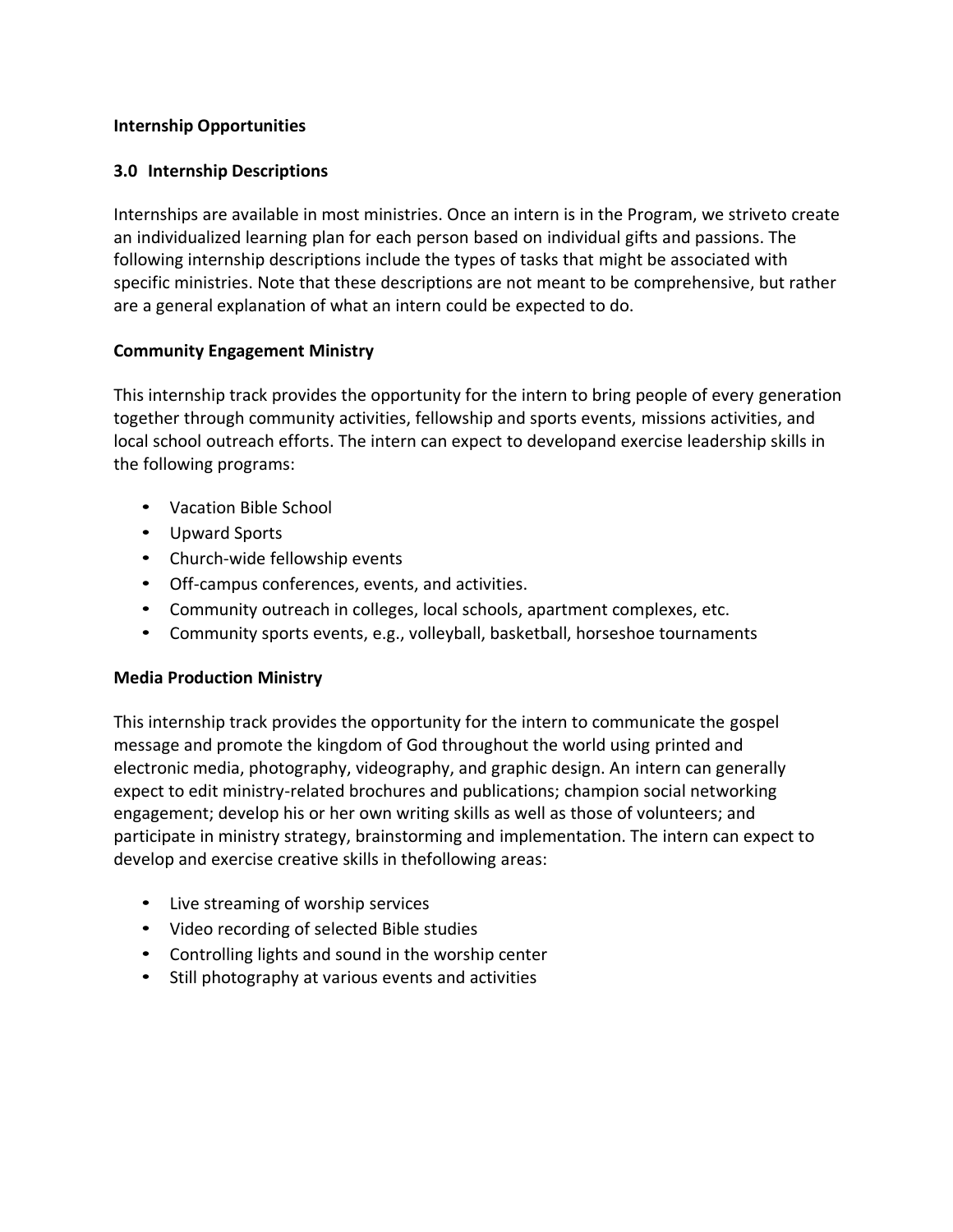- Editing and uploading creative works
- Drone operation
- Creating posters, fliers, and printed announcements
- Social media management of church promotions and announcements

# **Children's Ministry**

This internship track provides the opportunity for the intern to communicate the gospel and share in the ministry of our young children through Bible lessons, worship, music, and ageappropriate learning activities, play, and care. An intern cangenerally expect to assist with weekend preparation tasks; be the point person during programming; choose a project of interest to oversee and run; participate in the curriculum editing process; and have the opportunity to be a coach or a small group leader in an area of ministry. The intern exercises leadership and ministerial skills while ministering to families and children in the following areas:

- Vacation Bible School
- Cross Timbers Camp
- Fall Event
- Worship and Connection Group Care
- Kids Worship Choir
- Volunteer recruiting and training
- Background checks, check-in/check-out process, security procedures

# **Student Ministry**

This internship track provides the opportunity for the intern to communicate the gospel to and share in the ministry of our 6<sup>th</sup>-12<sup>th</sup> grade students and their families through worship leadership, Bible study, fellowship, and missions activities. An internis usually expected to communicate with students, parents, and volunteers; assist in the coordination of special events and will have the opportunity to be a coach or a small group leader in an area of ministry. The intern exercises leadership and ministerial skills in the following areas:

- Connection Groups and Bible studies
- Worship services
- Falls Creek, Super Summer, other camps and retreats
- Missions and outreach activities
- Volunteer recruiting and training
- Discipling and Mentoring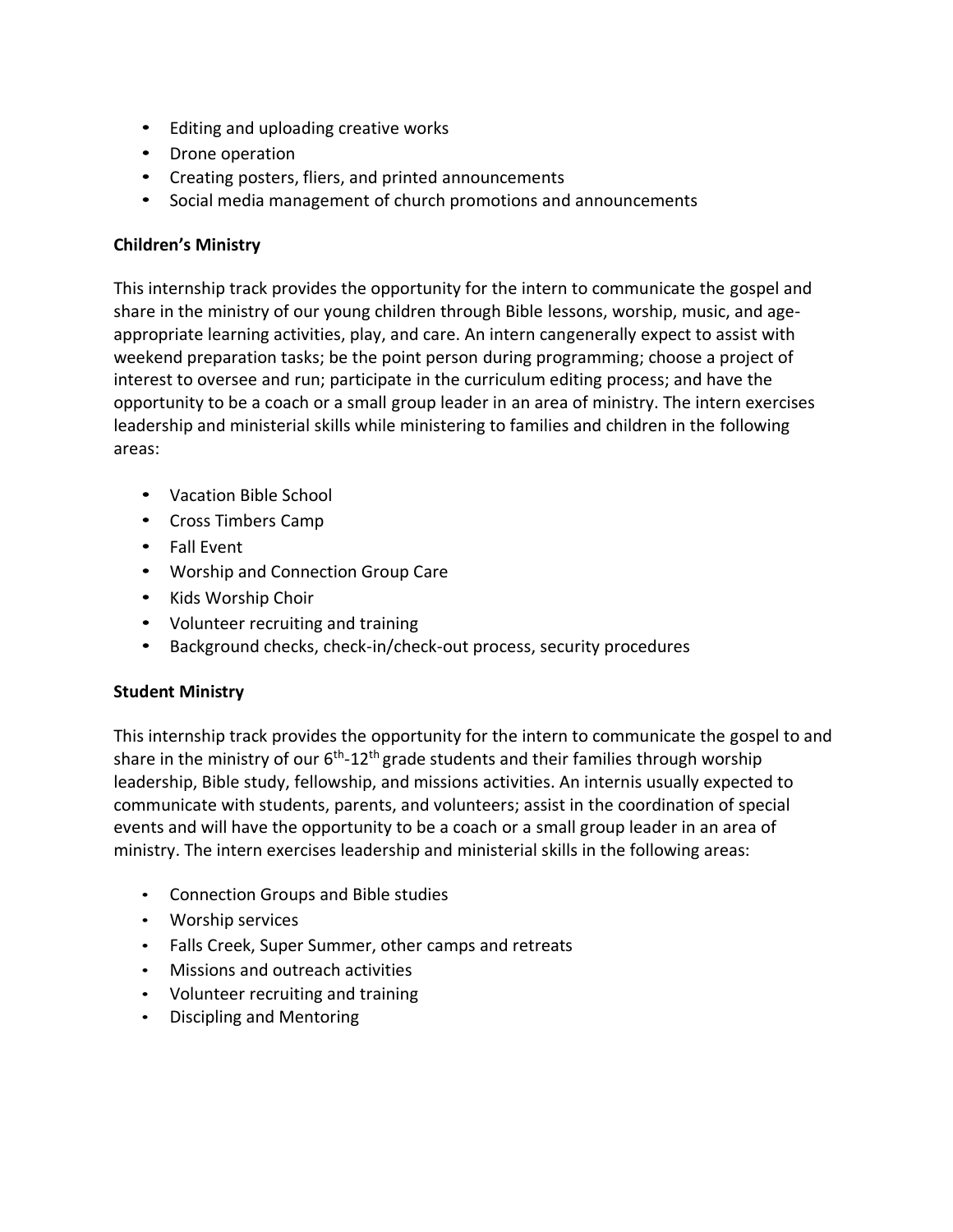#### **Worship Arts Ministry**

This internship track provides the opportunity for the intern to exercise personal leadership skills while learning the aspects and process of leading a praise and worship ministry. An intern can generally expect to participate in the creative planning process for regular worship services, special worship services (Easter, Christmas Eve), and age-based worship services (Children's, Students, Young Adults).The intern can expect to plan and lead worship for Sunday morning based on musicalgifting and leading experience; assist in the coordination of projects related to service elements; and meet and communicate with volunteers on a regular basis. Theintern can expect to exercise their leadership skills in the following areas:

- Gaining and/or providing personal voice training
- Gaining and/or providing instrumental training and direction
- Planning and leading a complete Sunday morning worship set
- Providing funeral and/or wedding support
- Sound equipment set up and management
- Music training, education, and/or support for age-graded ministries.
- Effective use of technology, e.g., stage lights and sound amplification, projector/screen usage, ambient lighting.

#### **Missions Ministry**

This internship track provides the opportunity for the intern to exercise personal leadership skills while learning the aspects of developing and leading a missions ministry and prayer ministry. The intern can expect to exercise their leadership andministerial skills while providing missions and prayer education and opportunities such as:

- Develop a missions education and/or prayer event for the church
- Plan, execute, and co-lead a local, regional, or national missions activity
- Organize an international missions trip plan, addressing language training, travel requirements, establishing international contacts and relationships, anddetermining the ministry activity, as required.
- Provide or provide for a Spanish language class for church members interested in missions work in Mexico
- Contact FSBC-supported missionaries to learn their prayer requests, materialneeds, etc. Mobilize FSBC to pray and help meet those needs.
- Begin or research the process to begin ESL (English as a Second Language) classes at FSBC.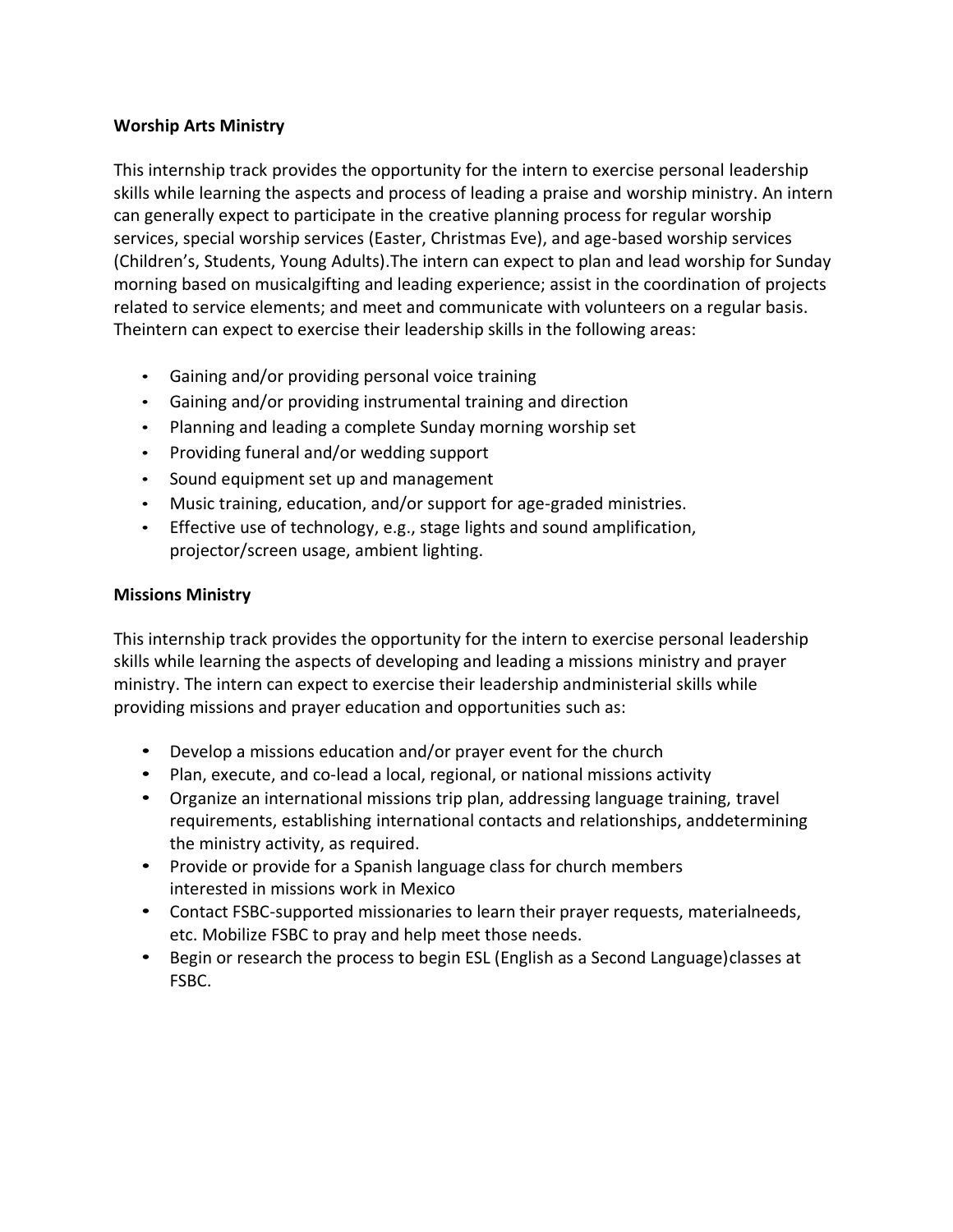#### **3.1 Internship Semesters and Durations**

The following is a list of internship semesters and durations. Specific Program datesare provided each year. Special arrangements can be made on an individual basis.

- Fall: 15 Weeks (September November)
- Spring: 15 Weeks (January April)
- Summer: 15 Weeks (June August)
- A 6-month or full-year residency may be available for certain fields of training.

# **3.2 Time Requirement**

Most internship tracks will require 8-9 hours per week, to be scheduled according totraining needs. This will typically include time on Sunday mornings and evenings, Wednesday evenings, individual supervisor/ministry team meetings, and time on campus for various related activities. Program requirement is to complete no less than 120 ministry hours. Special arrangements can be made on an individual basis.

#### **Program Staff**

#### **4.0 Pastoral Team**

The FSBC pastoral team will review and approve/disapprove applications. They will act as the primary advocates for the interns, providing them with training, education,and opportunities consistent with the vision and values of the Program. The pastoralteam will discuss regularly with the intern the vision and direction of the Program, aswell as requirements, expectations, policies, and procedures for advancement in theProgram.

# **4.1 Internship Program Director**

The Internship Program Director is responsible for the overall vision and development of the Program and ensuring that the Program stays consistent with its values. The Director will meet with each intern to interview for and upon acceptance into the program, and periodically thereafter to review Program requirements and training schedules, to provide counsel, and to address any questions, comments, andconcerns the intern may have. The Director will meet with the intern at the conclusionof the semester to discuss their reading assignments and to review their completed Reflection Paper.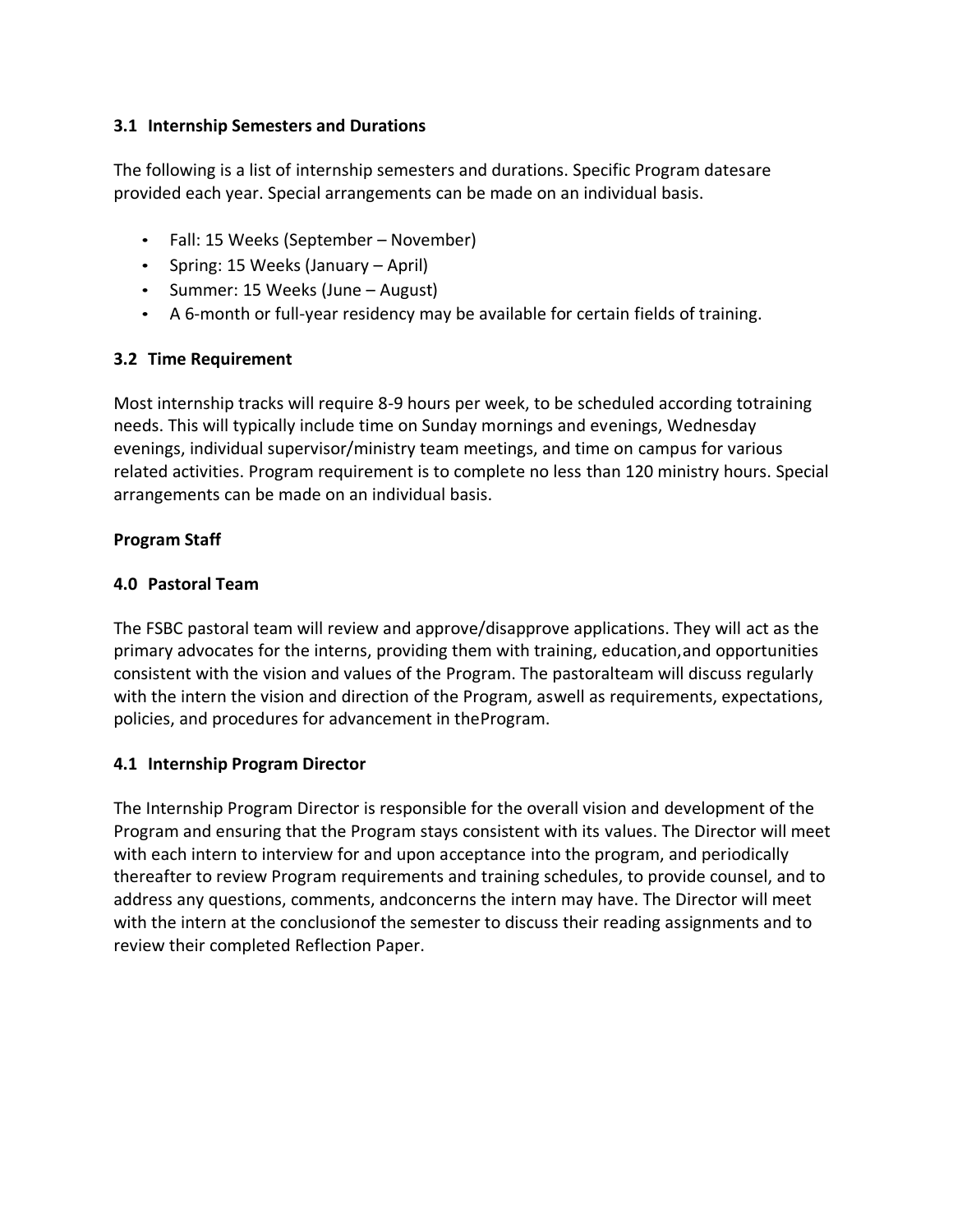#### **4.2 Supervisor**

A supervisor oversees each intern. The supervisor is a pastor or ministry director where the intern serves. The intern and supervisor meet on a regular basis for coaching, training, ministry projects, etc. The intern is accountable to the supervisorfor all assignments and projects. The supervisor will evaluate the intern's progress throughout the internship and schedule an exit interview with the intern upon completion.

#### **Applying for the Program**

# **5.0 Application Materials**

Contact any church office or any pastor for an application. If the applicant is not a member of FSBC, two letters of recommendation must accompany the application;one of which must be provided by your church pastor, the other from a non-relatedchurch lay leader.

# **5.1 Application Deadline**

An internship application must be fully completed and provided to the church officewith any required letters of recommendation prior to the deadline. A partially completed application will not be considered for approval. The deadline is 60 days prior to the start of the internship semester (July 1<sup>st</sup> for the Fall Semester, November1<sup>st</sup> for the Spring Semester, April 1<sup>st</sup> for the Summer Semester).

# **5.2 Application Review Process**

Once the Program Director receives and reviews the application, he will schedule aninitial interview with the applicant to discuss the Program requirements and expectations, answer any questions, etc.

The Pastoral Team will subsequently receive a copy of the application materials andthe Program Director's recommendation for discussion and decision-making.

If the application is accepted, the Program Director will invite the applicant to join theProgram via email or letter of invitation (pending a criminal background check).

If the application is declined, the Program Director communicates the decision to theapplicant.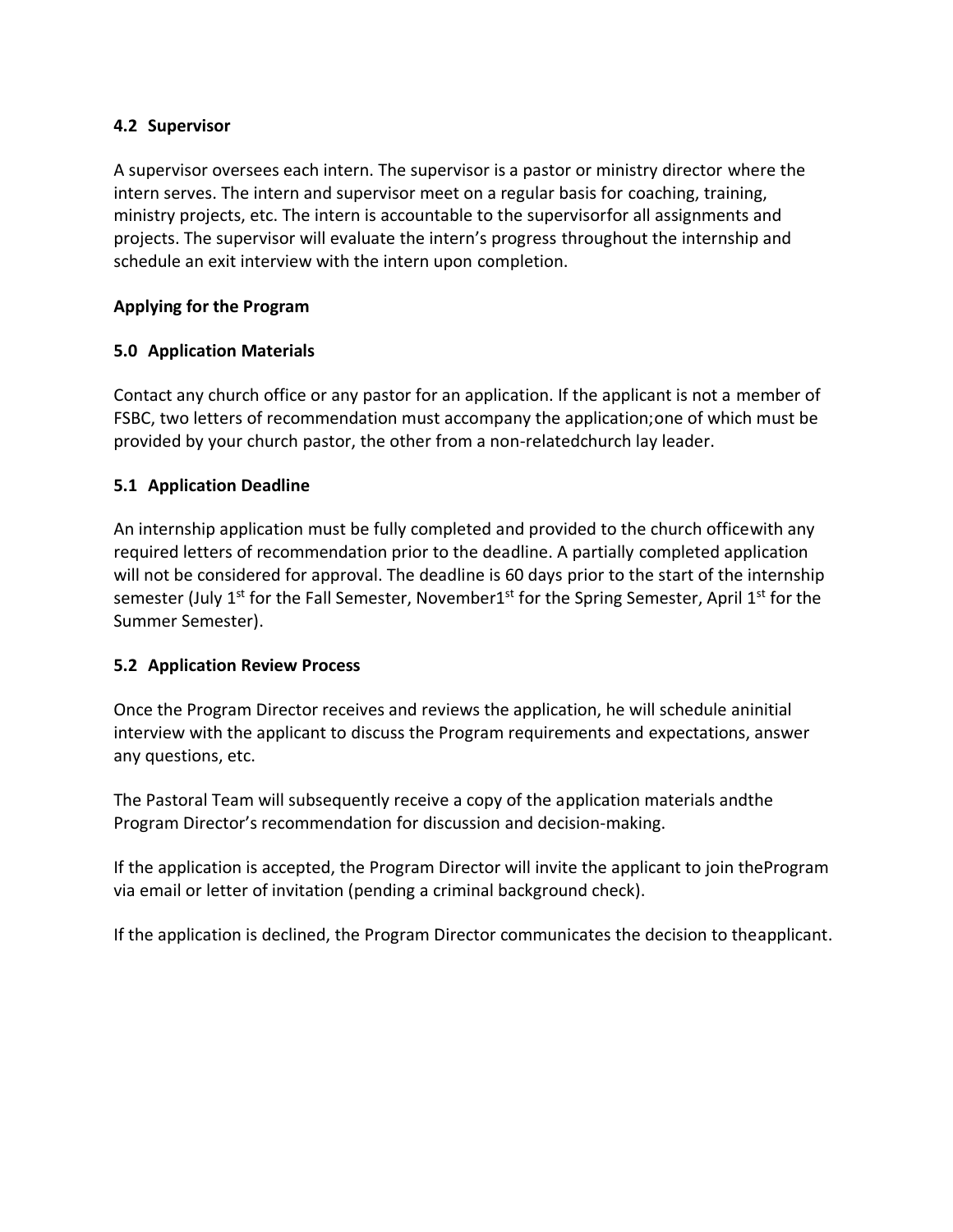#### **5.3 Internship Invitation**

Once an applicant has been invited to join the Program, the applicant must accept ordecline the invitation by the deadline provided in the invitation letter.

#### **During the Internship**

#### **6.0 Orientation**

The first day of an individual's internship is dedicated to orientation. The intern will be introduced to operations at FSBC. The intern will also meet with their supervisor.

#### **6.1 Learning Contract**

The supervisor and intern will decide on a specific Learning Contract for the internbased on the intern's learning goals, interests, and passions. The requirements outlined in the Learning Contract will consist of church leadership and ministry management practices, as well as two reading assignments and one assigned Reflection Paper to write. This process is helpful in establishing priorities and focusfor the internship. Also, personal development plan goals provide measurable standards by which to evaluate the intern at the end of the internship.

#### **6.2 Workspace**

Workspace will be provided to interns by their supervisor. This space will likely not bea private office, but rather various locations throughout First Southern facilities in which the intern will complete their duties. Reading and writing assignments need not be accomplished at the campus of First Southern, but space can be made available for this purpose.

# **6.3 Coaching**

An intern will meet with their supervisor on a regular basis for coaching. A coaching relationship is one that is intended to provide the intern with pastoral care, ministry support, and leadership development.

# **6.4 Training**

Interns are required to relate theological truths and spiritual leadership principles to their ministry context. Therefore, interns can expect to read the writings of ministry leaders and theologians, as well as observe and reflect upon ministry practice at First